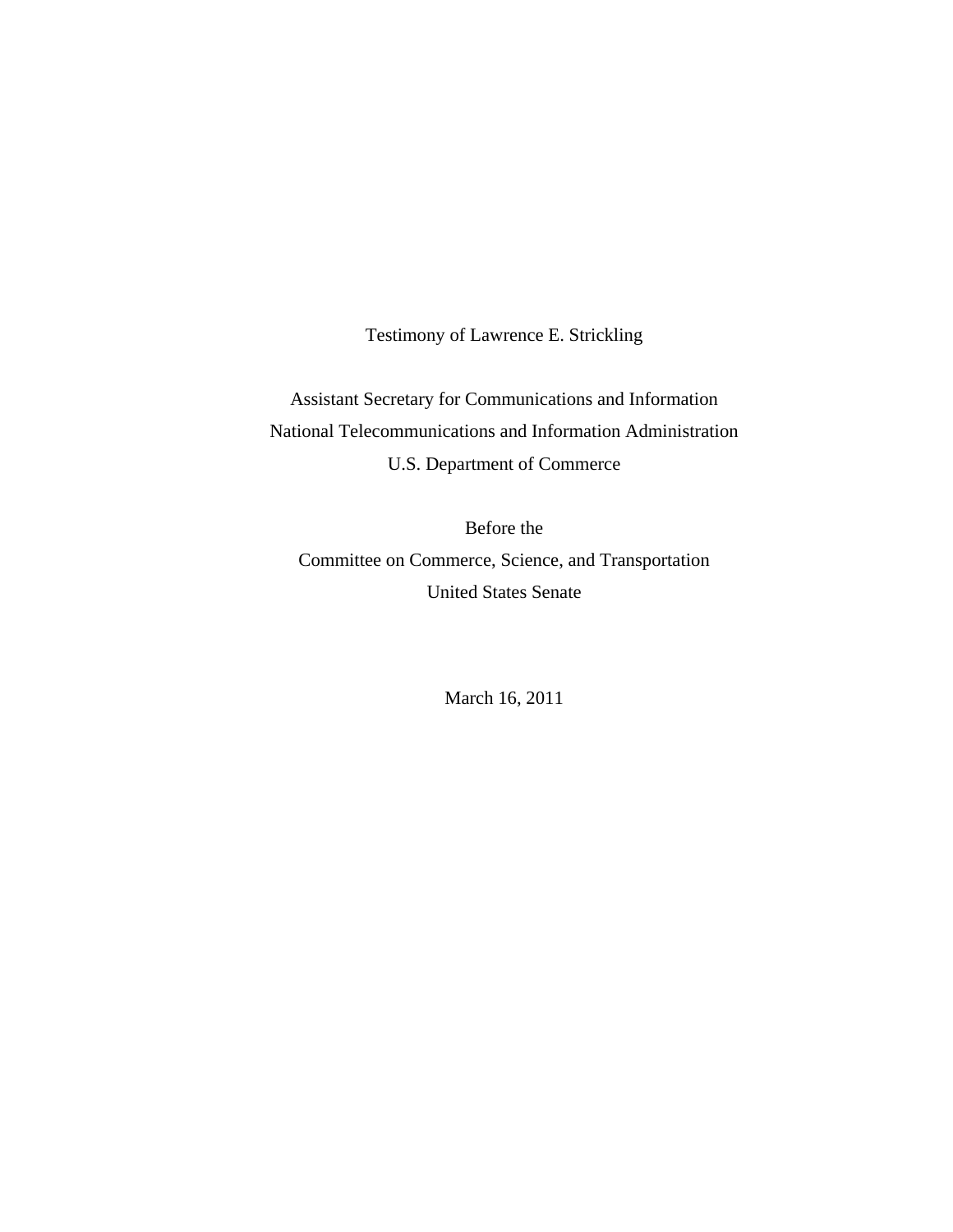# **I. Introduction.**

Chairman Rockefeller, Ranking Member Hutchison, distinguished Committee Members, thank you for the opportunity to testify on behalf of the Department of Commerce ("Department") to discuss Internet privacy policy reform. I welcome the opportunity to discuss how we can better protect consumer data privacy in the rapidly evolving Internet Age. In doing so, I am pleased to testify here today with Jonathan Leibowitz, the Chairman of the Federal Trade Commission (FTC).

As the principal advisor to the President on communications and information policy, the National Telecommunications and Information Administration (NTIA) has been hard at work over the last two years with Secretary Locke's Internet Policy Task Force and colleagues throughout the Executive Branch to conduct a broad assessment of how well our current consumer data privacy policy framework serves consumers, businesses, and other participants in the Internet economy. Over the same period of time, the Internet Policy Task Force has engaged, formally and informally, with a broad array of stakeholders, including companies, consumer advocates, academic privacy experts, and other government agencies. We identified privacy as a key issue in strengthening consumer trust, which, in turn, is critical to realizing the full potential for innovation and growth of the Internet. Our work culminated in the release of the Task Force's "Green Paper" on consumer data privacy in the Internet economy on December 16, 2010. The Green Paper made ten separate recommendations about how to strengthen consumer data privacy protections in ways that also promote innovation, but it also brought to light many additional questions.

We sought public comment on these recommendations, and we have been busy considering the roughly 100 written responses that were filed. One general conclusion to be drawn from the comments is that the commenters believe that American consumers should have stronger privacy protections, and the companies that run our Internet economy should have clearer rules of the road to guide their uses of data about consumers.

## **II. Stakeholders' Perspectives on Our Current Consumer Data Privacy Framework.**

The Internet economy is sparking tremendous innovation. During the past fifteen years, networked information technologies – personal computers, mobile phones, wireless connections and other devices – have been transforming our social, political and economic landscape. A decade ago, going online meant accessing the Internet on a computer in your home. Today,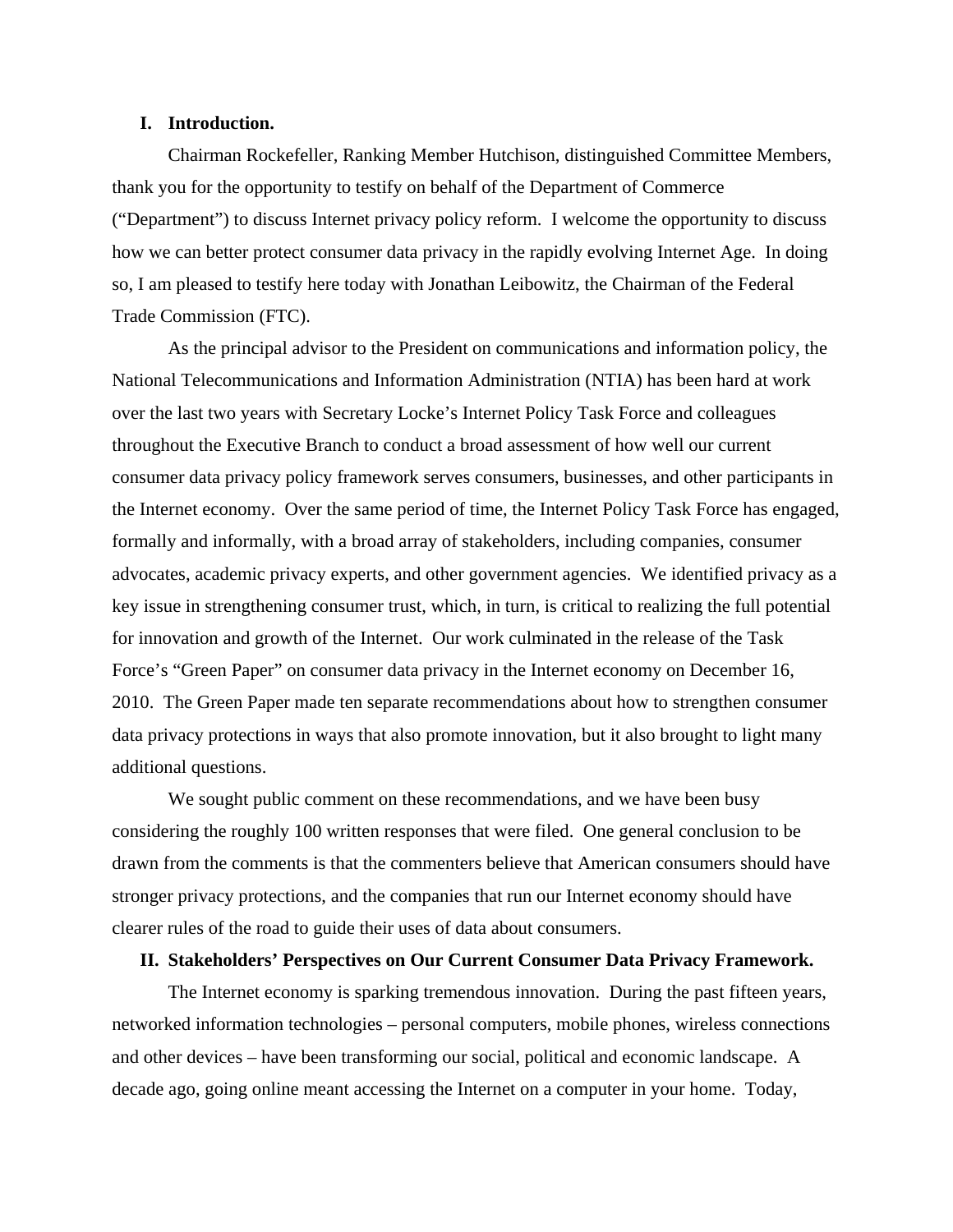"going online" includes smartphones, portable games, and interactive TVs, with numerous companies developing global computing platforms in the "cloud."

The Internet is also an essential platform for economic growth, both domestically and globally. Almost any transaction you can think of is being conducted online – from consumers paying their utility bills and people purchasing books, movies and clothes, to major corporations paying their vendors and selling to their customers. According to the U.S. Census Bureau, domestic online transactions currently total about \$3.7 trillion annually.<sup>1</sup> Internet commerce is a leading source of job growth as well, with the number of domestic IT jobs growing by 26 percent from 1998 to 2008, four times faster than U.S. employment as a whole.<sup>2</sup> By 2018, IT employment is expected to grow by another 22 percent.<sup>3</sup>

As powerful and exciting as these developments are, they also raise new privacy issues. The large-scale collection, analysis, and storage of personal information is becoming more central to the Internet economy. These activities help to make the online economy more efficient and companies more responsive to their customer needs. Yet these same practices also give rise to growing unease among consumers, who are unsure about how data about their activities and transactions are collected, used, and stored.<sup>4</sup> A basic element of our current consumer data privacy framework is the privacy policy. As we mentioned in the Green Paper, these lengthy, dense, and legalistic documents do not appear to be effective in informing consumers of their online privacy choices. Surveys show that most Americans incorrectly believe that a website that has an online privacy policy is prohibited from selling personal information it collects from customers.<sup>5</sup> In addition, many consumers believe that having a privacy policy guarantees strong privacy rights, which is not necessarily the case.<sup>6</sup>

 <sup>1</sup> U.S. Census Bureau, Commerce Department, "E-Stats, May 27, 2010, *available at* http://www.census.gov/econ/estats/2008/2008reportfinal.pdf. 2

<sup>&</sup>lt;sup>2</sup> Commerce Secretary Gary Locke, Remarks on Cybersecurity and Innovation, Georgetown University,

Washington, DC (September 23, 2010).

 $3$  *Id.* 

<sup>&</sup>lt;sup>4</sup> According to a recent survey, 83% of adults say they are "more concerned about online privacy than they were five years ago." Common Sense Media, Online Privacy: What Does It Mean to Parents and Kids (2010), *available at*  http://www.commonsensemedia.org/sites/default/files/privacypoll.pdf (last visited March 5, 2011).

Joseph Turow, Chris Jay Hoofnagle, Deirdre K. Mulligan, Nathaniel Good & Jens Grossklags, *The Federal Trade Commission and Consumer Privacy in the Coming Decade*, 3 I/S: JOURNAL OF LAW & POLICY 723 (2007), *available at* http://www.is-journal.org/. 6

Chris Jay Hoofnagle & Jennifer King, Research Report: What Californians Understand About Privacy Offline (2008), *available at* http://papers.ssrn.com/sol3/papers.cfm?abstract\_id=1133075.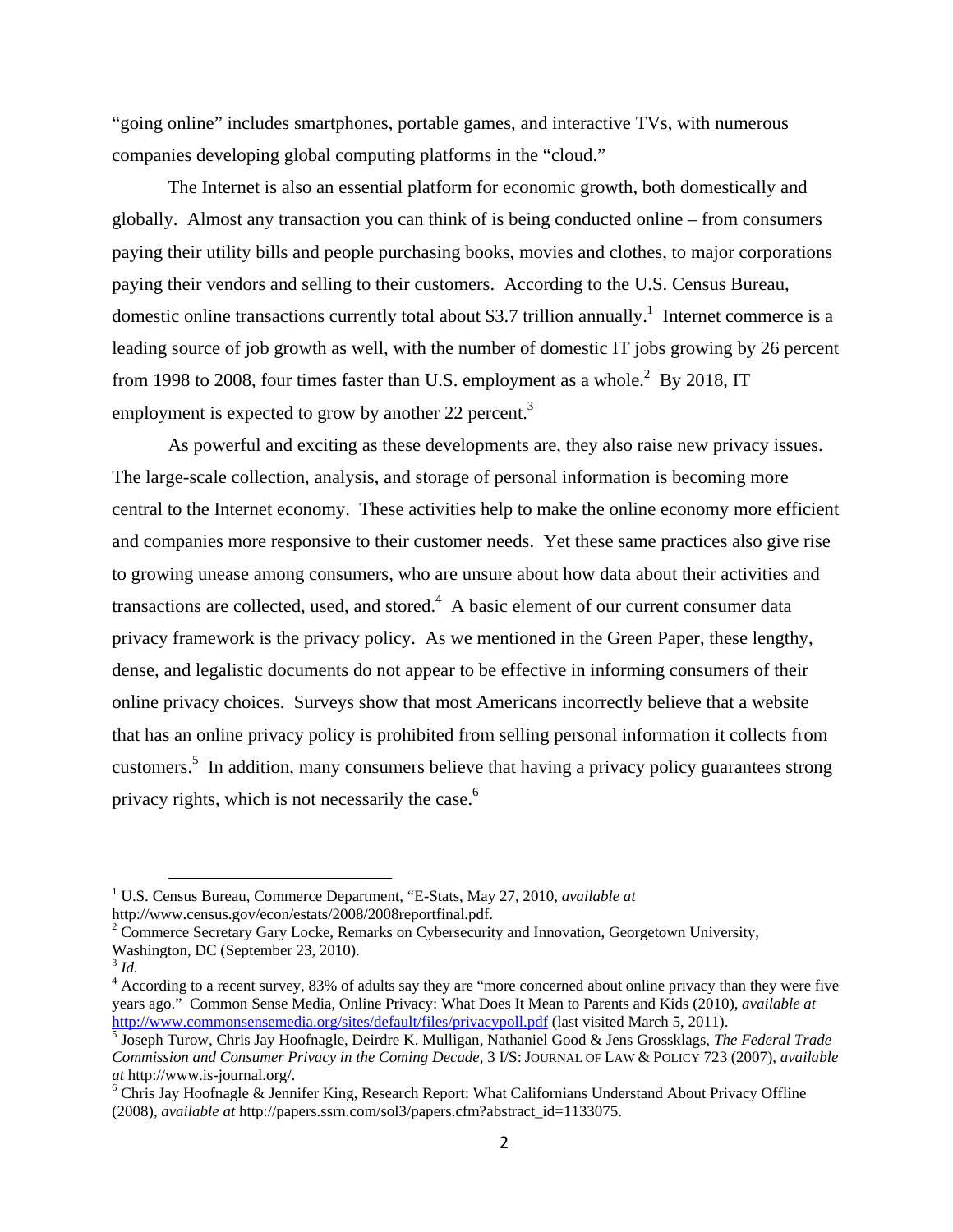The difficulty of understanding a single privacy policy, however, is modest when compared to the problem of comprehending how personal data flows in today's online environment. A recent study found that 36 of the 50 most-visited websites state in their privacy policies that they allow third-party tracking.<sup>7</sup> This same study found that a few prominent sites allow more than 20 different third-party tracking mechanisms in the course of a month. One site even allowed 100 such mechanisms.<sup>8</sup> As the study points out, the privacy policy of the site that an individual actually visits typically does not apply to these third parties.<sup>9</sup> In other words, to fully understand the privacy implications of using a particular site, individuals will often have to begin by considering the privacy policies of many other entities that could gain access to data about them.

As Americans begin using smartphones and other mobile Internet devices in addition to, or instead of, laptop and desktop computers, the difficulties of understanding personal data flow become even more acute. The small screens that enable us to carry blogs, social networks, and video around in our pockets pose a new challenge to presenting consumers with information about personal data collection and use. These devices may also make location information available, which opens the door to an amazing array of new applications and services, but also adds further complexity to consumer data privacy issues.<sup>10</sup> Assuring consumers that their privacy interests will be protected in this rapidly changing environment is our core challenge.

During the Department's outreach to stakeholders, we received comments from consumer groups, industry, and leading privacy scholars, all of whom agreed that large proportions of Americans do not fully understand and appreciate what information is being collected about them, and how they are able to stop certain practices from taking place.<sup>11</sup> Several consumer advocacy and civil liberties groups expressed these concerns. These groups supported the Department's overall recommendation to develop stronger privacy protections for personal data

 <sup>7</sup> Joshua Gomez, Travis Pinnick, and Ashkan Soltani, *Know Privacy*, at 27, June 1, 2009, *available at* http://knowprivacy.org/report/KnowPrivacy\_Final\_Report.pdf.<br><sup>8</sup> *Id.* at 26. *P.10 See, e.g.*, Frank Groeneveld, Barry Borsboom, and Boy van Amstel, Over-sharing and Location Awareness, Feb.

<sup>24, 2010,</sup> http://www.cdt.org/blogs/cdt/over-sharing-and-location-awareness (discussing, in the context of their project called "Please Rob Me," how adding location information to information posted on social networking sites can have unintended consequences).

 $11$  All comments that the Department received in response to the Green Paper are available at http://www.ntia.doc.gov/comments/101214614-0614-01/.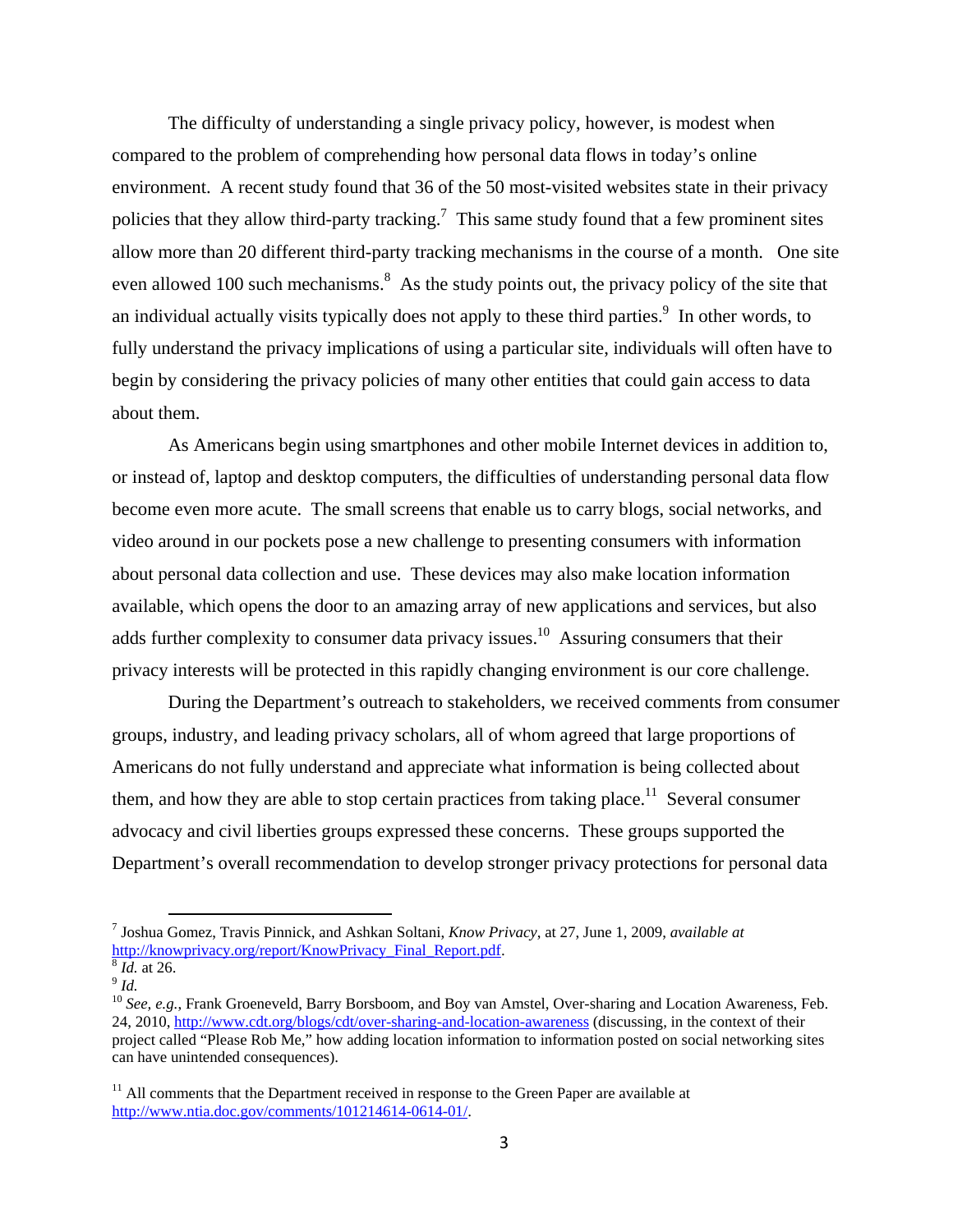in the commercial setting. One group expressed this shared view about a basic lack of transparency particularly well:

[C]onsumers face a continuum of risk to personal privacy, ranging from minor nuisances to improper disclosures of sensitive information and identity theft. Such unscrupulous practices, carried out without the consumers' knowledge or consent, lead to diminished consumer trust in Internet data practices, thus stunting growth and innovation. $^{12}$ 

Moreover, many consumer groups made a strong economic case for consumer data privacy reform. Simply put, the inability to distinguish among companies' privacy practices may lead consumers to conclude that all companies engage in equally invasive practices. As one group noted, "even companies willing to adopt the most stringent privacy policies find that overseas customers are skeptical of those assurances because of the lack of U.S. privacy laws to back them up." $13$ 

Interestingly, industry shares these views in many respects. Some of the leading innovators in the Internet economy see things the same way. In comments, a leading IT company refuted the argument that baseline consumer data privacy protections would slow innovation: "We disagree with the arguments some have advocated against the adoption of legislation, particularly that privacy legislation would stifle innovation and would hinder the growth of new technologies by small businesses. Instead, we believe that well-crafted legislation can actually enable small business e-commerce growth."14 Other companies reiterated the call for Federal privacy legislation; one argued that "dramatic and rapid technological advances are testing how the fundamental principles that underpin consumer privacy and data protection law – such as notice, consent, reasonable security, and data retention – should apply."<sup>15</sup> Another stressed that "consumer-facing companies . . . have powerful market incentives to protect user privacy, and must respond to user demands in order to remain competitive."16 To ensure continued consumer trust, this company "strongly supports the development of a comprehensive privacy framework for commercial actors . . . that create[s] a baseline for privacy regulation that

<sup>&</sup>lt;sup>12</sup> Consumers Union, Comment on Department of Commerce Privacy Green Paper, Jan. 28, 2011, at 2.

<sup>&</sup>lt;sup>13</sup> Center for Democracy and Technology, Comment on Department of Commerce Privacy Green Paper, Jan. 28, 2011, at 3.

<sup>&</sup>lt;sup>14</sup> Intel, Comment on Department of Commerce Privacy Green Paper, Jan. 28, 2011, at 3.

<sup>&</sup>lt;sup>15</sup> Microsoft, Comment on Department of Commerce Privacy Green Paper, Jan. 28, 2011, at 1.

<sup>&</sup>lt;sup>16</sup> Google, Comment on Department of Commerce Privacy Green Paper, Jan. 28, 2011, at 2.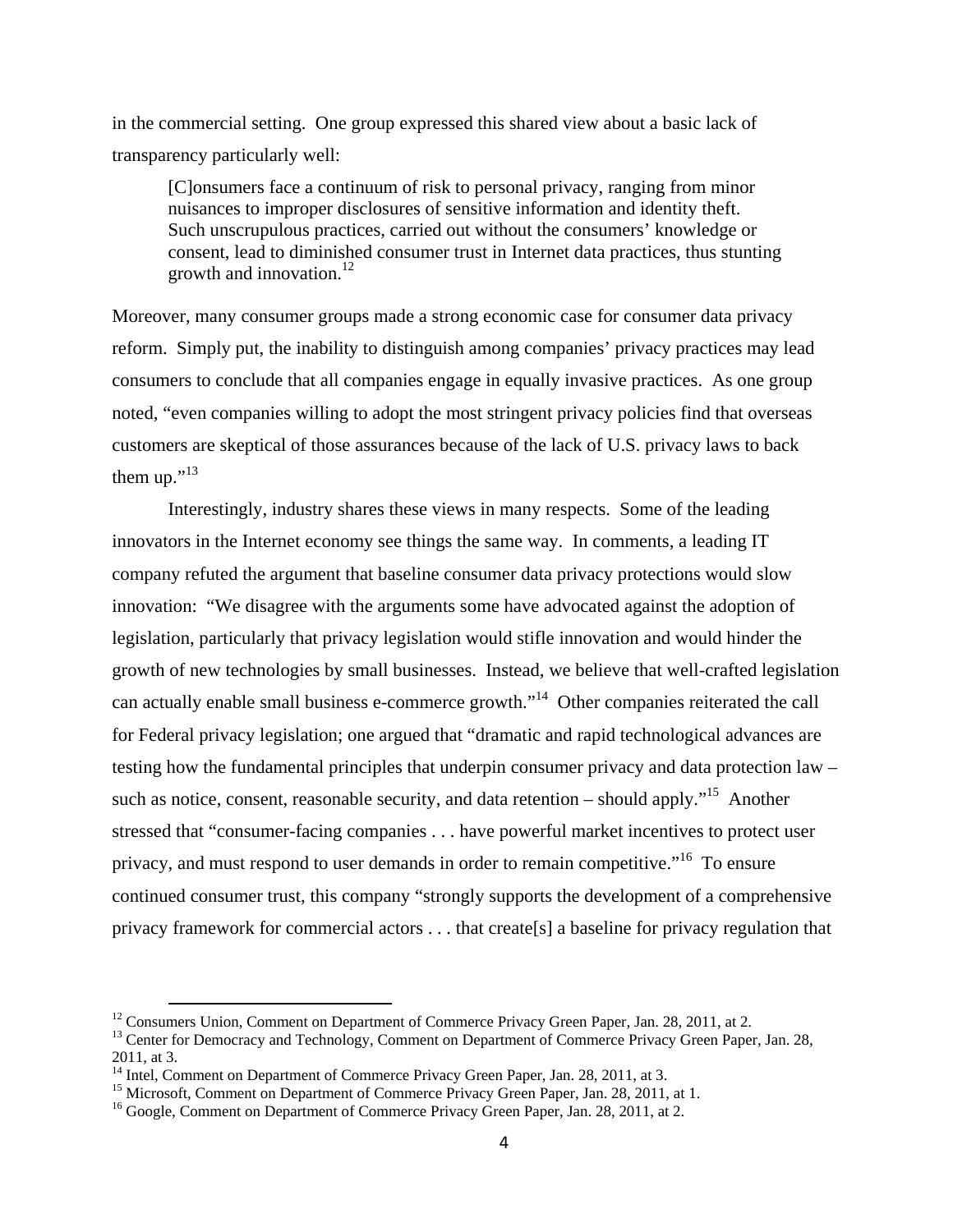is flexible, scalable, and proportional."<sup>17</sup> In short, uncertainty over keeping the trust of consumers online is as unsettling for some businesses as it is for consumers.

Commenters were not unanimous in their support for legislation, and some expressed opposition to enacting baseline consumer data privacy legislation. Some commenters asserted that legislation is appropriate only where "particularly sensitive privacy interests" are concerned.18 Others argued that a legislative framework would be "too inflexible,"19 a "one size fits all<sup> $20$ </sup> collection of rules that will become "static."<sup>21</sup> The Department took these concerns seriously when developing the Green Paper's Dynamic Privacy Framework for consumer data. A central feature of the Framework is an emphasis on developing industry-specific, enforceable codes of conduct that establish how Fair Information Practice Principles (FIPPs) apply in a given commercial context. And these concerns are reflected in the contours of the recommendations in this testimony.

Thus, based on an initial review of comments, the Department sees a shared set of principles that could help to inform our efforts to reform consumer data privacy in the Internet economy. The general agreement of commenters appears to rest on two tenets. First, to harness the full power of the Internet age, we need to establish norms and ground rules that promote innovative uses of information while respecting consumers' legitimate privacy interests. Second, as we go about establishing these privacy guidelines, we also need to be careful to avoid creating an overly complicated regulatory environment.

# **III.Strengthening Our Consumer Data Privacy Framework Through Baseline Protections.**

Exactly three months ago, the Department published its Green Paper, which contained a set of preliminary policy recommendations to enhance consumer protection, strengthen online trust, and bolster the Internet economy. The paper made ten recommendations and sought comment on a set of additional questions. In response to the paper, the Department received

<sup>&</sup>lt;sup>17</sup> *Id.* 18 Financial Services Forum, Comment on Department of Commerce Privacy Green Paper, Jan. 28, 2011, at 8. <sup>19</sup> American Association of Advertising Agencies et al., Comment on Department of Commerce Privacy Green Paper, Jan. 28, 2011, at 1.

<sup>20</sup> Direct Marketing Ass'n, Comment on Department of Commerce Privacy Green Paper, Jan. 28, 2011, at 4; *see also* American Business Media, Comment on Department of Commerce Privacy Green Paper, Jan. 28, 2011, at 4; Computer & Communications Industry Association, Comment on Department of Commerce Privacy Green Paper, Jan. 28, 2011, at 18; Keller & Heckman, Comment on Department of Commerce Privacy Green Paper, Jan. 28, 201,1 at 1.

<sup>201,</sup> at 1.<br><sup>21</sup> Business Software Alliance, Comment on Department of Commerce Privacy Green Paper, Jan. 28, 2011, at 4.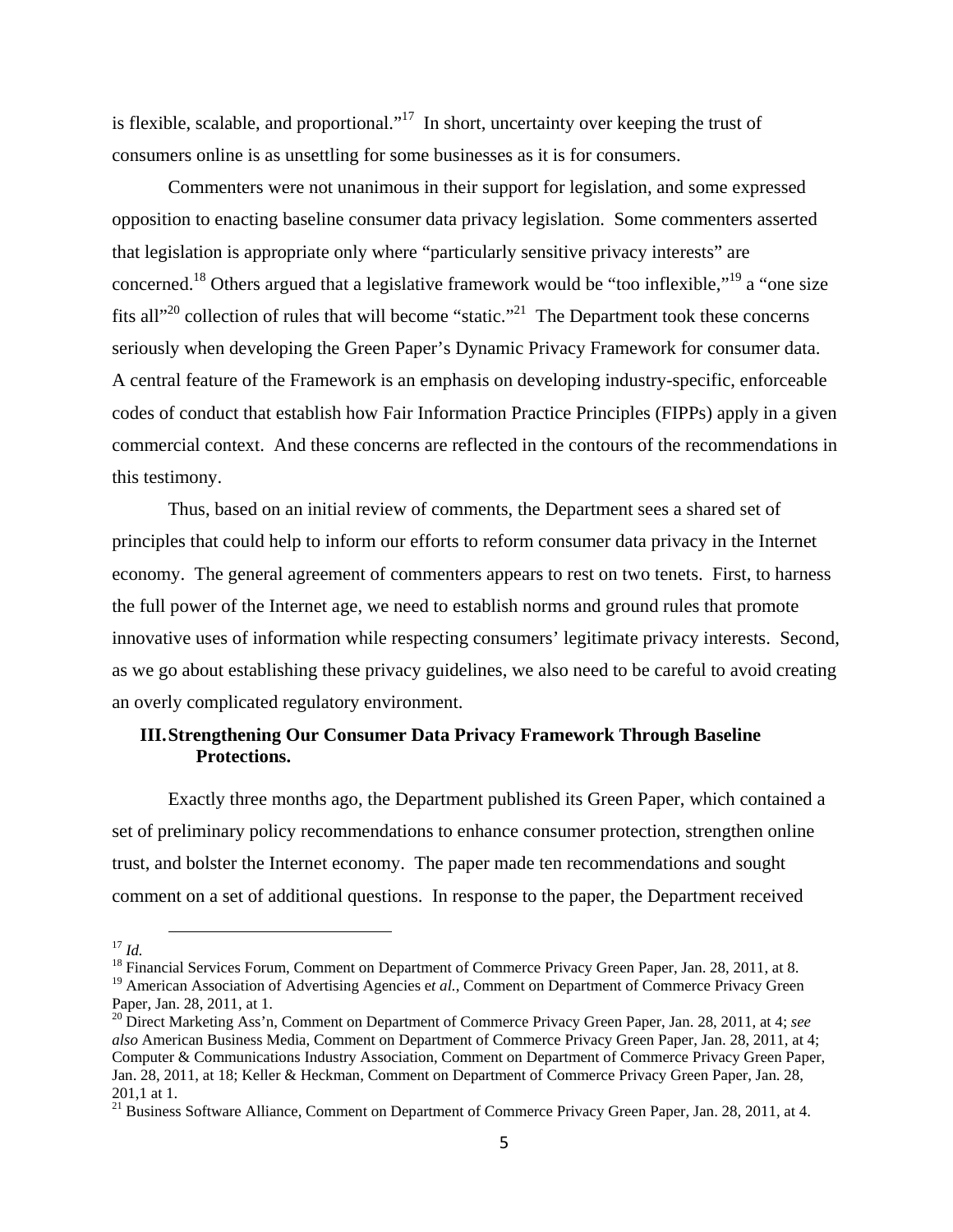thoughtful and well-researched comments from over a hundred stakeholders representing industry, consumer groups, and academia.

Having carefully reviewed all stakeholder comments to the Green Paper, the Department has concluded that the U.S. consumer data privacy framework will benefit from legislation to establish a clearer set of rules for the road for businesses and consumers, while preserving the innovation and free flow of information that are hallmarks of the Internet. The Department's privacy Green Paper – much like the staff report of the Federal Trade Commission (FTC) – highlights the need for stronger privacy protections for American consumers. As pointed out in the Commerce report, the United States has a range of data privacy laws that apply to individual sectors of the economy, such as health care, consumer credit, and personal finance. But these laws may not offer protection to some of the data uses associated with consumers' activities in the Internet economy. An overarching set of privacy principles on which consumers and businesses can rely could create a stronger foundation for consumer trust in the Internet by providing this broadly applicable framework.

Legislation to provide a stronger statutory framework to protect consumers' online privacy interests should contain three key elements. First, the Administration recommends that legislation set forth baseline consumer data privacy protections—that is, a "consumer privacy bill of rights." Second, legislation should provide the FTC with the authority to enforce any baseline protections. Third, legislation should create a framework that provides incentives for the development of codes of conduct as well as continued innovation around privacy protections, which could include providing the FTC with the authority to offer a safe harbor for companies that implement codes of conduct that are consistent with the baseline protections. This statutory framework is designed to be flexible, to keep its requirements well-tailored, and to provide a basis for greater interoperability with other countries' privacy laws.

### **A. Enacting a Consumer Privacy Bill of Rights.**

The Administration urges Congress to enact a "consumer privacy bill of rights" to provide baseline consumer data privacy protections. Legislation should consider statutory baseline protections for consumer data privacy that are enforceable at law and are based on a comprehensive set of FIPPs. Comprehensive FIPPs, a collection of agreed-upon principles for the handling of consumer information, would provide clear privacy protections for personal data in commercial contexts that are not covered by existing Federal privacy laws or otherwise

6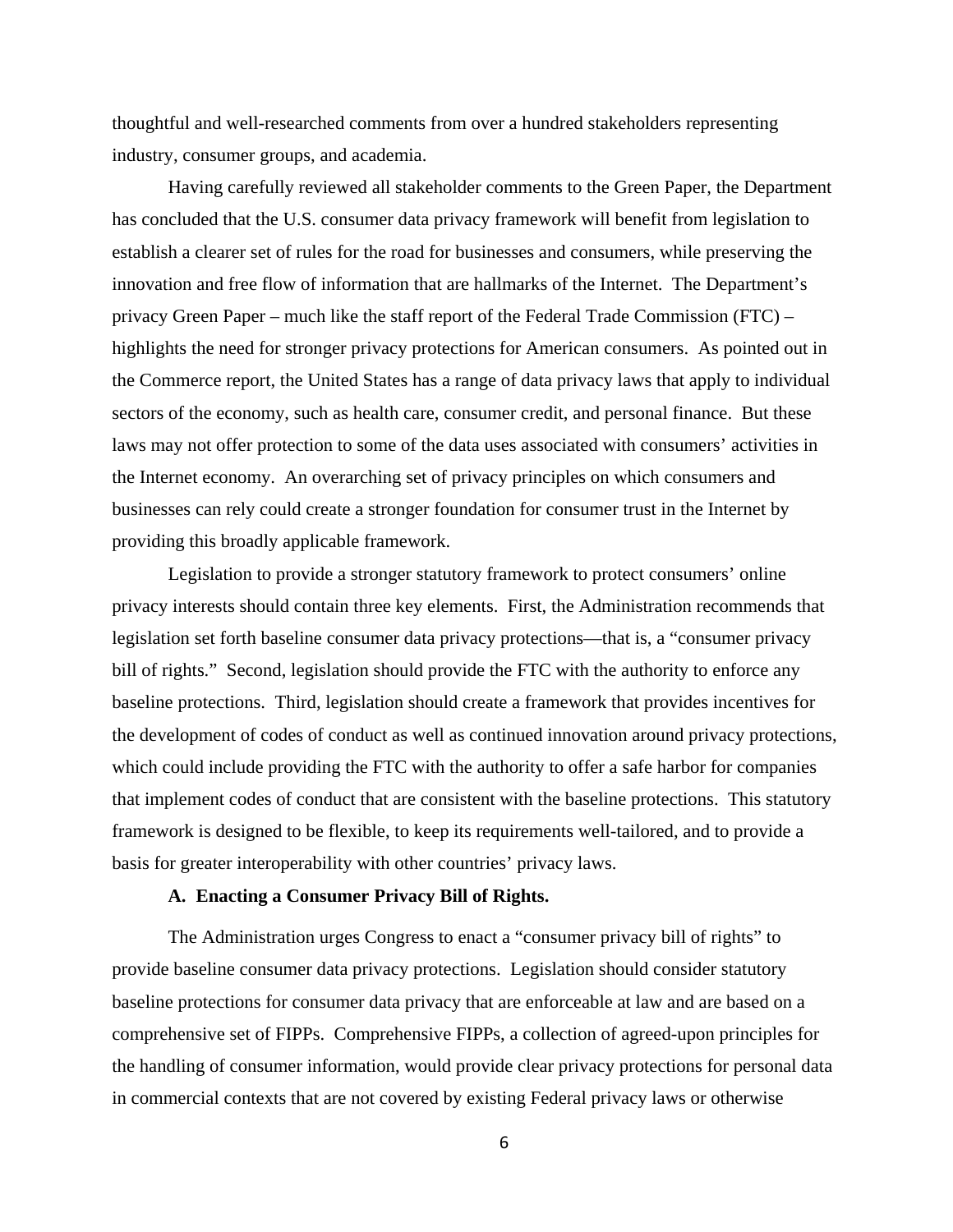require additional protection. To borrow from one of the responses we received, baseline FIPPs are something that consumers want, companies need, and the economy will appreciate.<sup>22</sup>

The Administration recommends that the baseline should be broad and flexible enough to allow consumer privacy protection and business practices to adapt as new technologies and services emerge. As noted by two privacy scholars, "[b]roadly worded legislation . . . motivates firms to produce an industry code of conduct as a way to construe and clarify the statutory scheme. Thus, baseline privacy legislation and incentives for industry to develop codes of conduct can go hand-in-hand."<sup>23</sup>

Finally, a baseline law holds the promise of making our consumer data privacy framework more interoperable with international frameworks. Again, leading Internet innovators support baseline legislation as a means of achieving this objective. For example, a leading online company noted that "FIPPs is a common language used by many governments worldwide, so use of similar terminology will enhance opportunities for agreement and practical approaches to data policy."<sup>24</sup> A Web standards organization stated that "[e]stablishing baseline commercial data privacy principles contribute[s] to the further harmonization of the global ecommerce market at least for the countries attached to the OECD, and improve[s] the transatlantic relations on online services of all sorts."<sup>25</sup> Other comments, which represent a wide variety of American companies, consumer advocates, and academic scholars, also supported this position, often noting that improving global interoperability could benefit companies by reducing their compliance burdens overseas.<sup>26</sup>

 $\frac{\ln(p_i/mww$ .ntia.doc.gov/comments/100402174-0175-11-01175-0111-0112012-01-attachments Privacy Green Paper, January 28, 2011, *available at* http://www.ntia.doc.gov/comments/101214614-0614-01/comment.cfm?e=D120453B-FB2B-4034- 962C-C0A352328531. 24 Yahoo!, Comment to the Department Privacy Green Paper, January 28, 2011, *available at*

http://www.ntia.doc.gov/comments/101214614-0614-01/comment.cfm?e=F6A50C0B-00CC-44A6-B475-

28, 2011, *available at* http://www.ntia.doc.gov/comments/101214614-0614-01/comment.cfm?e=D120453B-FB2B-4034-962C-C0A352328531; Intel, Comment to Department Privacy Green Paper, January 28, 2011, available at http://www.ntia.doc.gov/comments/101214614-0614-

<sup>&</sup>lt;sup>22</sup> *See* Comment of Hewlett-Packard Co. on Notice of Inquiry, at 2, June 14, 2010, *available at* http://www.ntia.doc.gov/comments/100402174-0175-01/attachments/HP%20Comments%2Epdf.

FE218170CA02. 25 World Wide Web Consortium, Comment to the Department Privacy Green Paper, January 28, 2011, *available at* http://www.ntia.doc.gov/comments/101214614-0614-01/attachments/ResponseW3C.pdf.<br><sup>26</sup> *See, e.g.*, Professors Ira Rubinstein and Dennis Hirsch, Comment to the Department Privacy Green Paper, January

<sup>01/</sup>attachments/Intel%20Corp%20Dept%20Commerce%20green%20paper%20comment.pdf ("Intel supports federal legislation based on the Fair Information Practices (FIPs) as described in the 1980 Organization for Economic Co-Operation and Development (OECD) Privacy Guidelines.")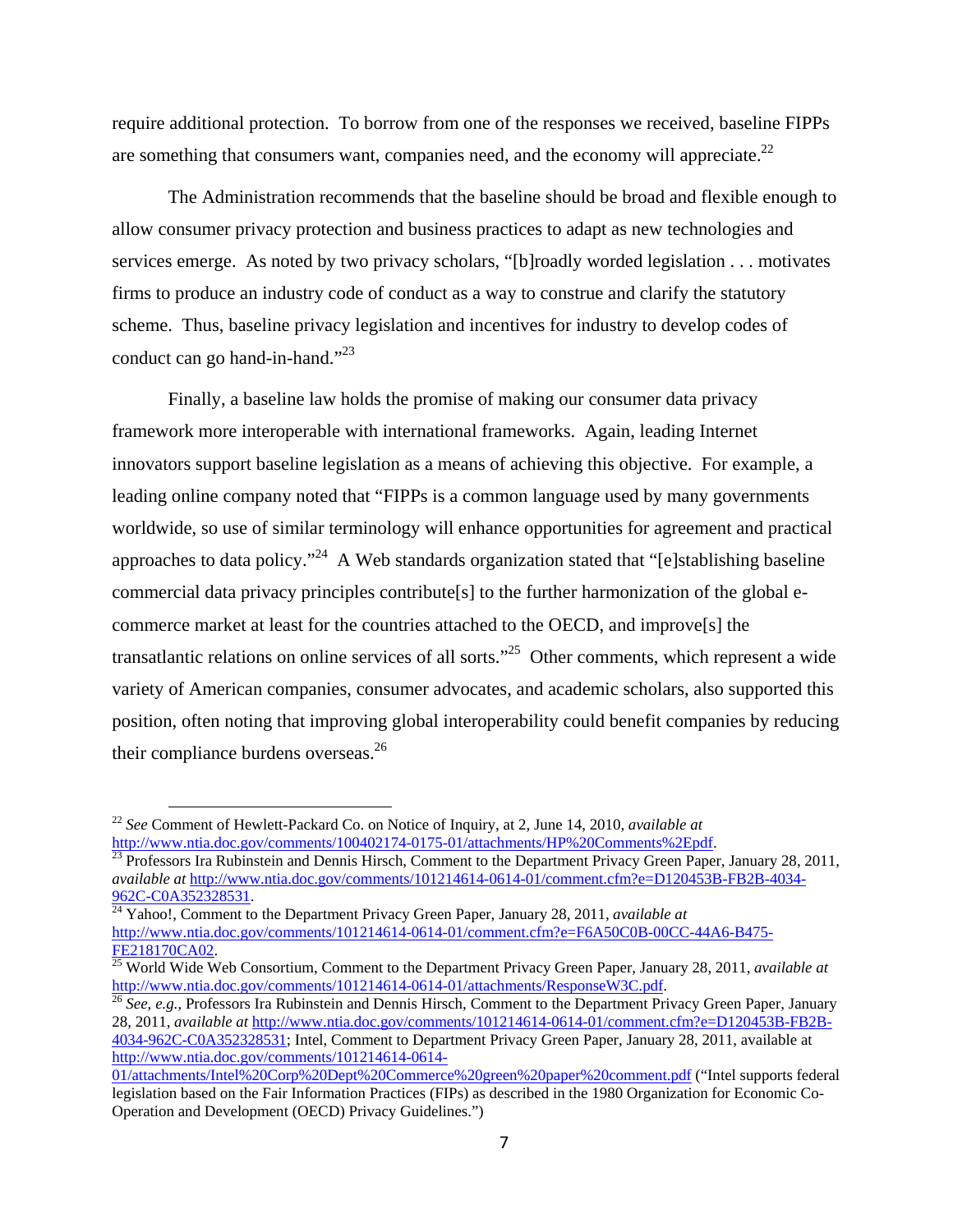The Green Paper suggested that comprehensive FIPPs can serve as a basis for stronger consumer trust while also providing the flexibility necessary to define more detailed rules that are appropriate for the relationships and personal data exchanges that arise in a specific commercial context. The FIPPs that the Green Paper presented for discussion were transparency, individual participation, purpose specification, data minimization, use limitation, data quality and integrity, security, and accountability and auditing. We received many thoughtful comments on how each of these principles might apply to the commercial context, and we are continuing to assess whether these principles provide the right framework for online consumer data privacy. The Administration looks forward to working further with Congress and stakeholders to define these baseline protections.

# **B. Implementing Enforceable Codes of Conduct Developed Through Multi-Stakeholder Processes.**

To encourage specific but adaptable rules for businesses and consumers in the implementation of baseline privacy principles, the Administration recommends a framework that can promptly address specific privacy issues as they emerge. In this framework, stakeholders from the commercial, consumer advocacy and academic sectors, as well as the FTC and other government agencies would come together to develop enforceable best practices or codes of conduct based on the principles in baseline legislation. This process would allow stakeholders to develop codes of conduct that address privacy issues in emerging technologies and business practices, without the need for additional legislation. In this framework, the FTC could have the authority to provide appropriate incentives, such as a safe harbor, for business to develop and adopt codes of conduct. Compliance with an approved code of conduct might be deemed compliance with the statutory FIPPs. Of those stakeholders that supported legislation, most shared one telecommunication company's conclusions that "[a]s the Green Paper observes, such a safe harbor provision will reinforce the industry's incentives to develop self-governance practices that address emerging issues, and to follow such practices."27 In addition, legislation should ensure that stakeholders have appropriate incentives to revise enforceable codes of conduct as changes in technology, market conditions, and consumer expectations warrant.

 27 Verizon, Comment to the Department Privacy Green Paper, January 28, 2011, *available at* http://www.ntia.doc.gov/comments/101214614-0614-01/comment.cfm?e=6BFB924F-75DD-4472-94F3- F76DB8EE0376.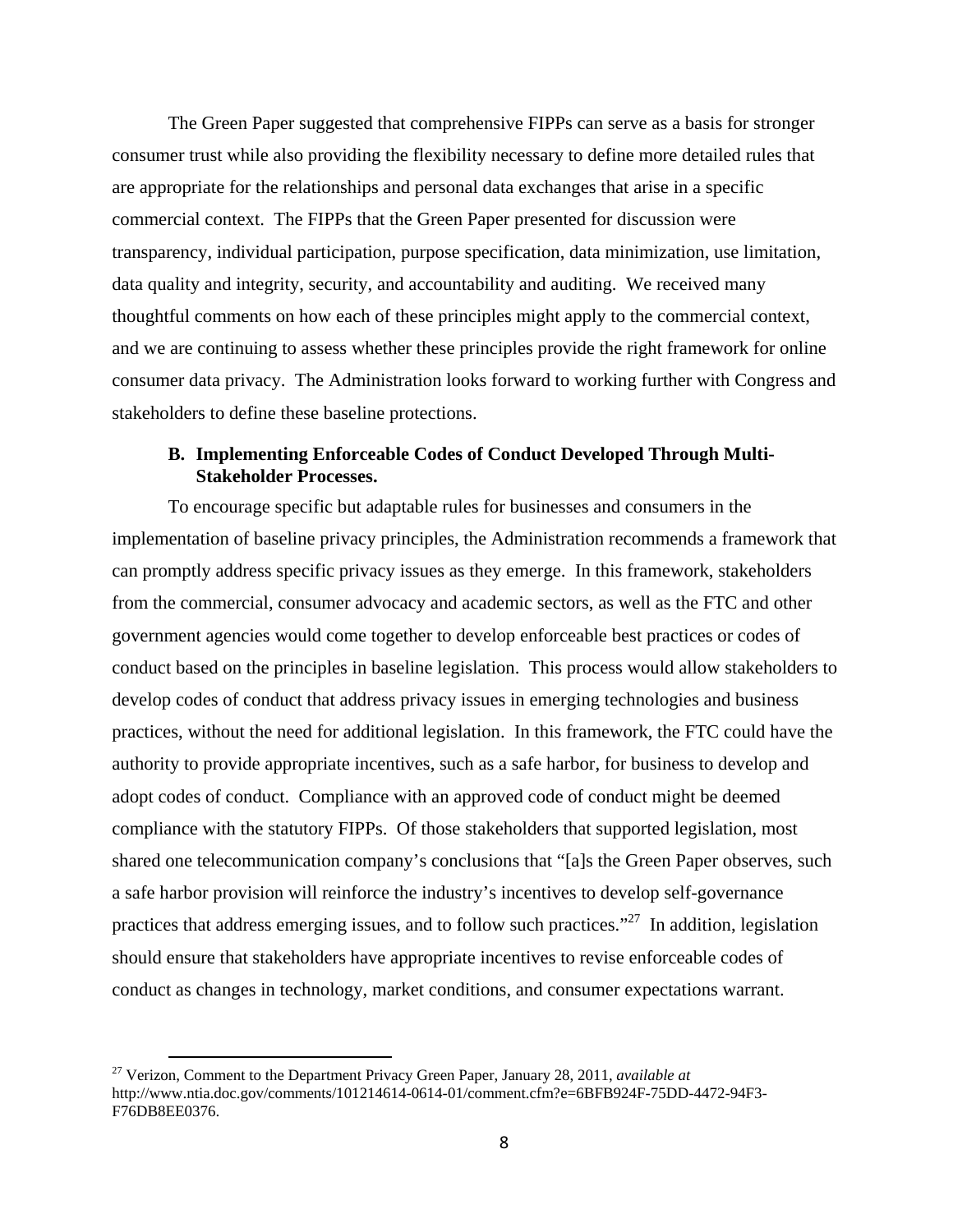This recommendation reflects the Department's view that government must support policy development processes that are nimble enough to respond quickly to consumer data privacy issues as they emerge and that incorporate the perspectives of all stakeholders. Industry, consumer groups, and civil society, as well as the government, all have vital roles to play in putting baseline privacy protections into practice in the United States. A leading IT company captured this multi-stakeholder perspective well, commenting that "no single entity can achieve the goal of building trust . . . as it is clearly a shared responsibility. There is a role for governments, industry, and Non-Governmental Organizations/advocacy groups (NGOs) working together to form a 'triangle of trust.'"<sup>28</sup> A multi-stakeholder strategy for implementation ensures that government establishes the base of this trust triangle. Such a strategy will be critical to ensure that we end up with a framework that is rational, that provides businesses with better information about what consumers expect (and vice versa), but that is also dynamic. Below, I explain in greater detail the leading role that the Department of Commerce could play in putting this multi-stakeholder model into practice.

# **C. Strengthening the FTC's Authority.**

The independent expertise of the FTC is another key element of this framework. In addition to its leadership in developing consumer data privacy policy, the FTC plays a vital role as the Nation's independent consumer privacy enforcement authority. Granting the FTC explicit authority to enforce baseline privacy principles would strengthen its role in consumer data privacy policy and enforcement, resulting in better protection for consumers and evolving standards that can adapt to a rapidly evolving online marketplace.

#### **D. Establishing Limiting Principles on Consumer Data Privacy Legislation.**

As the Committee considers these recommendations, we would also like to provide our thoughts on limitations that Congress should observe in crafting consumer data that strengthens consumer privacy protections and encourages continuing innovation. Legislation should not add duplicative or overly burdensome regulatory requirements to businesses that are already adhering to the principles in baseline consumer data privacy legislation. Legislation should be technology-neutral, so that it allows firms flexibility in deciding how to comply with its

 28 Intel, Comment to Department Privacy Green Paper, January 28, 2011, *available at*  http://www.ntia.doc.gov/comments/101214614-0614- 01/attachments/Intel%20Corp%20Dept%20Commerce%20green%20paper%20comment.pdf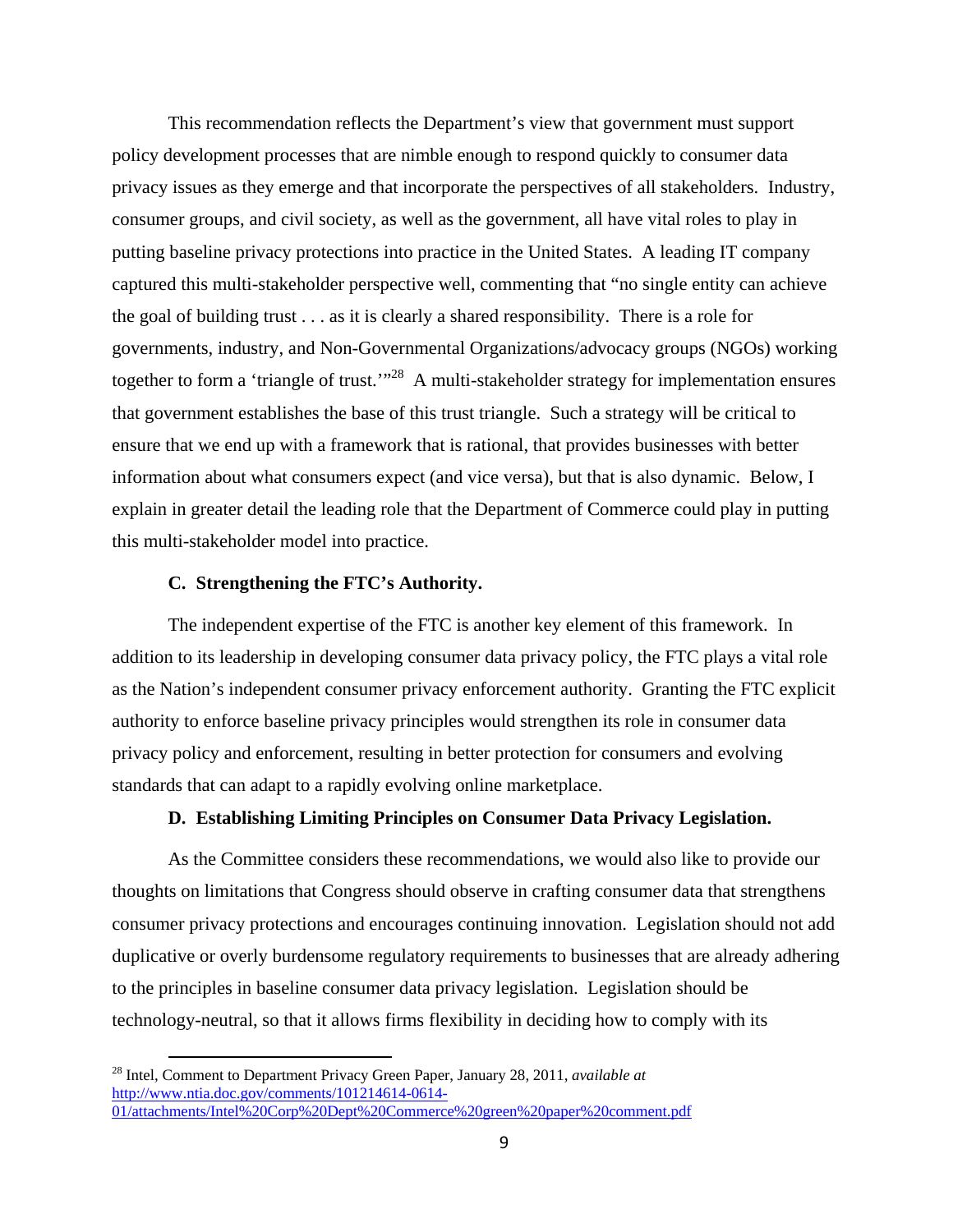requirements and encourages business models that are consistent with baseline principles but use personal data in ways that we have not yet contemplated. And, domestic privacy legislation should provide a basis for greater transnational cooperation on consumer privacy enforcement issues, as well as more streamlined cross-border data flows and reduced compliance burdens for U.S. businesses facing numerous foreign privacy laws.

### **IV.The Department's and NTIA's Next Steps on Internet Privacy Policy.**

With or without legislation, the Department and NTIA will continue to make consumer data privacy on the Internet a top priority. We will convene Internet stakeholders to discuss how best to encourage the development of privacy codes of conduct. And, the Department will support the Administration's efforts to encourage global interoperability by stepping up our engagement in international policymaking bodies. Finally, we will continue to work with Congress and all stakeholders to develop consensus on reforms to our consumer data privacy policy framework.

# **A. Convening Voluntary Efforts to Define Baseline Privacy Protections.**

The Department of Commerce can play a leading role in bringing stakeholders together rapidly to develop enforceable codes of conduct, in order to provide greater certainty for businesses and necessary protections for consumers. The Green Paper notes that the Department—and particularly NTIA—has the necessary expertise and can work with others in government to convene companies, consumer groups, academics, and Federal and State government agencies. It will be important to bring NTIA's experience to bear in these activities, since NTIA can work with other agencies and provide a center of consumer data privacy policy expertise. The Department received significant stakeholder support for the recommendation that it play a central role in convening stakeholders. A broad array of organizations, including consumer groups, companies, and industry groups announced their support for the Department to help coordinate outreach to stakeholders to work together on enforceable codes of conduct.<sup>29</sup>

Indeed, the Department is pleased to be part of an Administration effort in which this approach to protecting consumer data privacy may be immediately useful: The National

 <sup>29</sup> *See, e.g.*, Comments of Center for Democracy and Technology; Comments of Consumers Union; Comments of Microsoft; Comments of Walmart; Comments of Intel; Comments of Google; Comments of Facebook; Comments of Interactive Advertising Bureau; and Comments of Yahoo!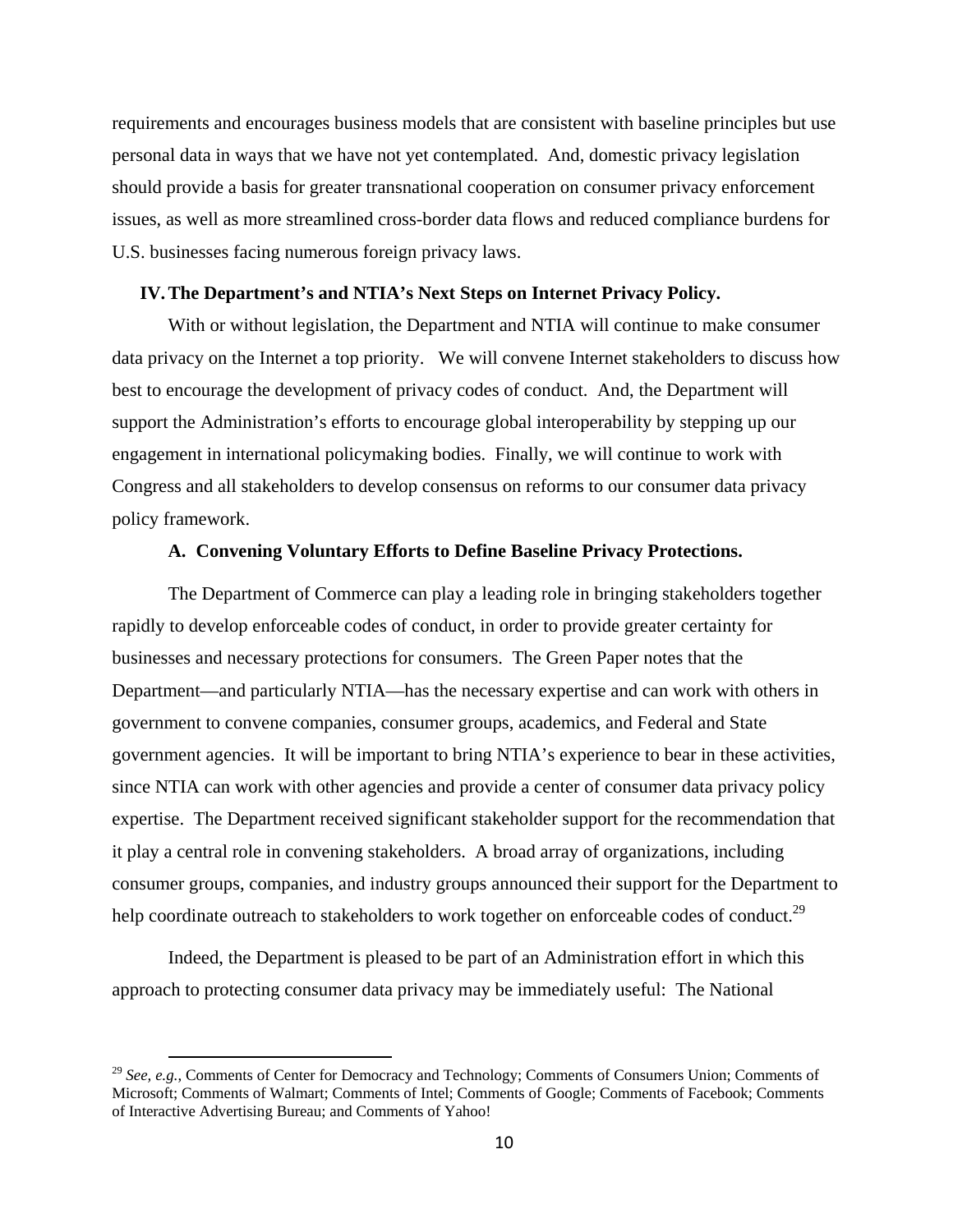Strategy for Trusted Identities in Cyberspace (NSTIC).<sup>30</sup> The NSTIC, which is a separate Administration initiative being developed in close consultation with the private sector, and is not part of the legislative proposal discussed in this testimony, envisions enhancing online privacy and security through services that provide credentials that improve upon the username and password schemes that are common online. The NSTIC proposes a system that would provide individuals the option of obtaining a strong credential to use in sensitive online transactions. The NSTIC calls for the participants in this digital identity marketplace to implement privacy protections that are based on the FIPPs. Developing enforceable codes of conduct through multistakeholder processes is one way that the Department can work with the private sector to implement these protections.

We thank you, Chairman Rockefeller, for supporting the announcement that the Department of Commerce will host the National Program Office to coordinate the federal activities to implement NSTIC. With the leadership of the private sector, the Department is ready and willing to support the implementation of NSTIC by leveraging the tremendous resources of NTIA and the National Institute of Standards and Technology.

### **B. Encouraging Global Interoperability.**

 Consistent with the general goal of decreasing regulatory barriers to trade and commerce, the Department will work with our allies and trading partners to reduce barriers to cross-border data flow by increasing the global interoperability of privacy frameworks. While the privacy laws across the globe have substantive differences, these laws are frequently based on similar fundamental values. The Department will work with our allies to find practical means of bridging differences, especially those that are often more a matter of form than substance.

 The Department will work with other agencies to ensure that global privacy interoperability builds on accountability, mutual recognition and reciprocity, and enforcement cooperation principles pioneered in the Organisation for Economic Cooperation and Development (OECD) and Asia-Pacific Economic Cooperation (APEC). Agreements with other privacy authorities around the world (coordinated by key actors in the Federal Government) could reduce significant business global compliance costs.

# **C. Developing Further Administration Views on U.S. Internet Policy.**

 $30$  For further information, see NIST, About NSTIC,  $\frac{http://www.nist.gov/nstic/}{}$  (last visited Mar. 14, 2011).